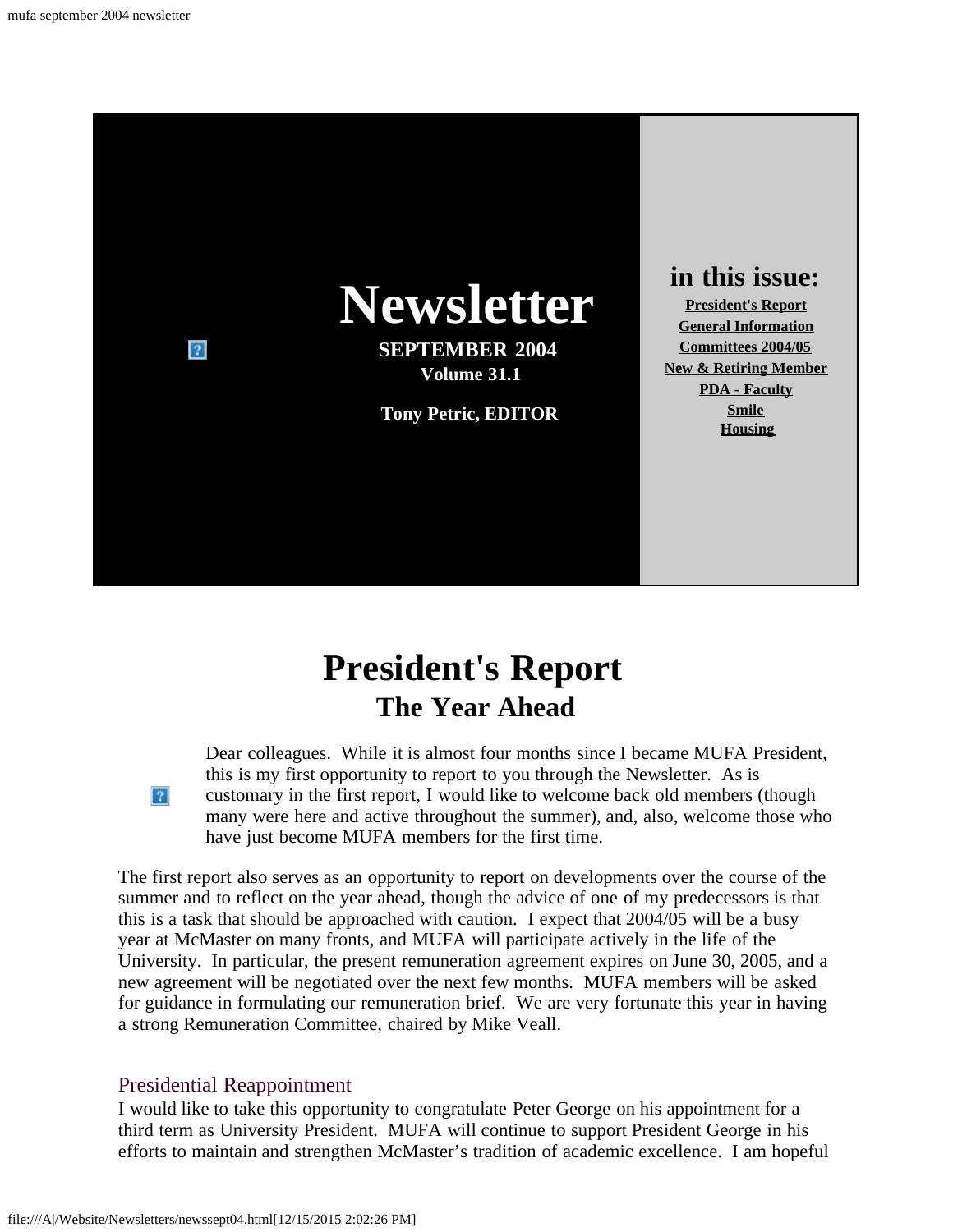that efforts to recruit and retain a strong faculty complement will be a central part of that building process.

## Contractually Limited Appointments (Faculty)

As Ken Cruikshank reported in the April/May 2004 issue of the Newsletter, an agreement was reached last spring on a number of issues relating to "short-term" contractually limited appointments (CLAs). The Committee reviewing issues relating to CLAs then began to examine concerns raised about long-term appointments. The MUFA representatives on the Committee (Les Robb, Donald Goellnicht and Marilyn Parson) met with the MUFA Executive in June to outline some preliminary proposals. The discussion focused on the Committee's mandate to consider the continuation of CLAs beyond the current six-year limit. The tenure document requires circumstances to be exceptional for individuals to be reappointed beyond six years. However, the Executive was told that exceptional circumstances are not unusual in some Faculties. The Committee is expected to resume meeting in the fall.

## Contractually Limited Appointments (Librarians)

The Librarians Negotiating Committee, comprising Nora Gaskin, Barbara McDonald and Mike Veall, has developed a draft set of principles governing contractually limited appointments for librarians. These principles are to be discussed by the Executive early in the fall.

### Spousal Hiring

The MUFA Executive will also be studying the joint Senate/Faculty Association Committee on Spousal Hiring early in the fall. The Committee's mandate is to examine conditions and circumstances under which faculty hiring could depart from normal procedures and guidelines in order to accommodate a desired spousal appointment. MUFA has been represented on the Committee by Christine Wilson and Lorraine York.

## Faculty Association Council

MUFA endeavours to ensure that members of all departments have a voice in the Faculty Association. At the moment there are a number of departmental vacancies on Council. If you would be interested in representing your department (it's not an onerous task!), please check the Council membership list in this Newsletter at p. 5 to see if your department is represented. If not, and you would like to volunteer your service, please contact the MUFA office (ext. 24682 or mufa@mcmaster.ca).

## Campus Parking

Parking on campus continues to be a frustrating experience for a number of our members. Over the summer I received several expressions of concern about the inadequacy and inconvenience of parking on campus, echoing comments MUFA has received from its members in previous years. In the past the issues of accessible and convenient parking have been discussed both within MUFA and with the University Administration. It will be on the MUFA agenda this fall.

## Health Care Changes

The provincial government announced in May that there would be a number of major changes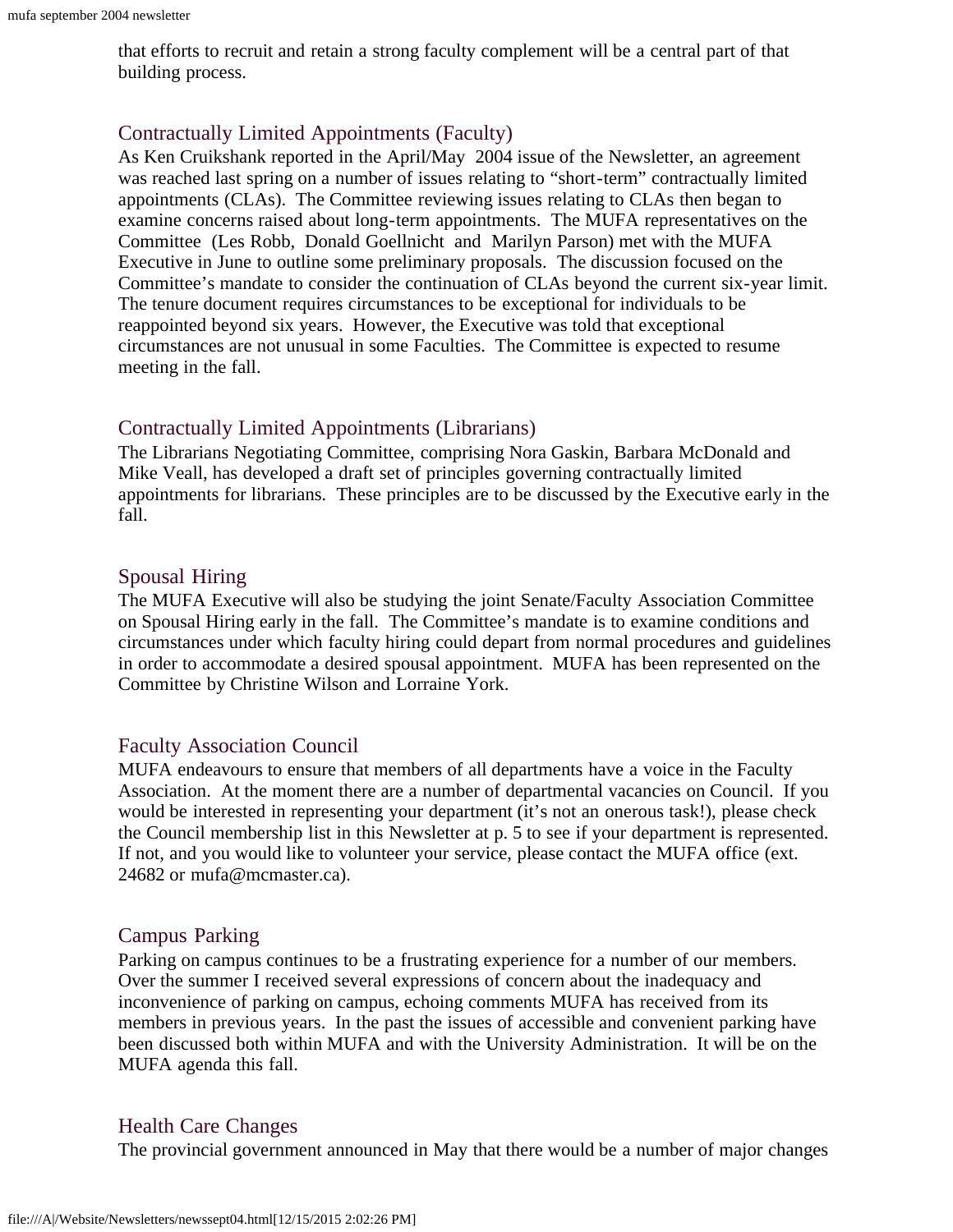in the funding and delivery of health care in the province. Perhaps the most prominent change is the new Ontario Health Premium, which is essentially an additional tax on individual income. This is in addition to the Employer Health Tax paid by employers. However, there have been a number of other changes affecting services and prescription drug coverage under OHIP. With limited exceptions, coverage had been removed for routine optometry exams and chiropractic and physiotherapy services. MUFA members are entitled to extended health benefits for certain of these services (chiropractic and physiotherapy). Specific benefit information is on the MUFA website (click on Faculty Handbook or Librarian Handbook).

### University Funding

As noted earlier, the Faculty Association's current contract with the University ends on June 30, 2005. Mike Veall, as Chair of the Remuneration Committee, will lead the MUFA team in its negotiations to secure a new remuneration agreement. Expected government funding of universities will doubtless have an impact on negotiations. The provincial government announced a two-year freeze on tuition fees in April, but also appointed a committee chaired by former premier Bob Rae to examine tuition fees and access to post-secondary education. The committee is expected to release a discussion paper this month and a final report in January. In its most recent issue, Maclean's magazine quotes a member of the committee as saying that it will "unambiguously argue that the system does need more money". This, in part, may come from increased tuition, but the committee is expected to recommend that the government invest more in universities and colleges as well (Maclean's, September 06, 2004, p.59).

## Mandatory Retirement

The current provincial government has indicated that it intends to pursue its predecessor's plan to end mandatory retirement. Although it has been argued that eliminating mandatory retirement would pose an additional cost on universities, OCUFA ("Issue Notes", September 2004) reports that the age of retirement is not significantly different at universities in jurisdictions without mandatory retirement than at those where forced retirement policies exist. It also reports on a study of the elimination of mandatory retirement for faculty in the United States, which found that most professors continued to retire prior to the age of sixty five even when retirement was no longer forced..

### Pension Funding

At the Executive meeting in May, Lilian Scime, (Assistant Vice-President, Administration) gave a presentation on the McMaster Pension Plan and its current funding status. Among other things she outlined the expected requirements for future University contributions and how those requirements are determined. She told the Executive that the Pension Trust Committee was in the process of examining whether McMaster had the best match of assets and liabilities, while the Finance Committee of the Board of Governors felt that the University should be more proactive in the funding of the Pension Plan. I expect we will hear much more about how the University proposes to fund its pension liabilities over the course of this year.

## Welcoming New Members

As a means of introducing new faculty and librarians to MUFA and learning about their needs and concerns, it has been the custom in the past two years for members of the Executive to take new members of the Association to lunch at the University Club. This is a "tradition" we intend to continue this year.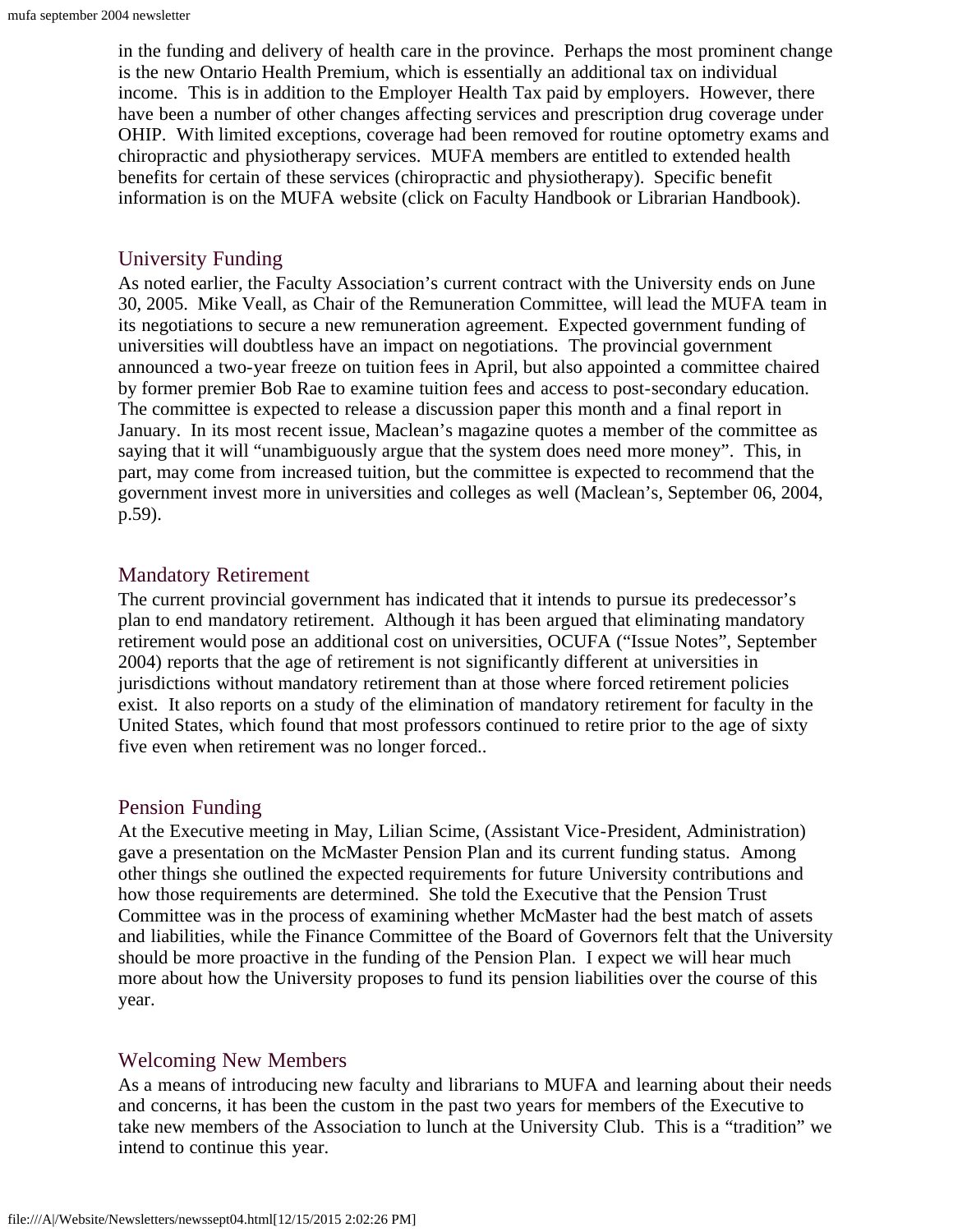### Consultation and Collegiality

Over the course of a year, MUFA becomes involved in a wide variety of issues: some are resolved easily; others require considerable effort and dedication. As Ken Cruikshank noted in his first President's Report last year, MUFA endeavours to work with the University Administration "in a spirit of collegiality". The president of MUFA meets once a month with the University President and twice a month with the Provost, and I am looking forward to working with both of them. Issues of concern to MUFA members are also addressed through the Joint Committee, whose members, I expect, will work together in a cooperative and collegial way. The other MUFA representatives on the Joint Committee this year are Betty Ann Levy (Vice-President) and Mike Veall (Remuneration Chair). The Administration will be represented by Ken Norrie (Provost), Karen Belaire (Vice-President, Administration) and Peter Sutherland (Dean of Science). Phyllis DeRosa-Koetting, Executive Director of MUFA, will continue to provide the valuable support and advice that she has given as secretary to successive Joint Committees. I expect the coming year to be an interesting one for all of us on the Executive, and encourage all MUFA members to make their voices heard both within the Faculty Association and the University at large.

*Trevor Chamberlain*

## $\overline{?}$ **Commitee Structure 2004/2005**

**[Executive](file:///A|/Website/Newsletters/newexec.htm) [Committees](file:///A|/Website/Newsletters/committe.htm) [MUFA Council](file:///A|/Website/Newsletters/council.htm)**

## <span id="page-3-0"></span>**Observers Needed**

**Required: faculty and librarians who are members of the Faculty Association — yes, RETIREES also qualify — to serve as observers for appeal and grievance hearings. The role of the Observer is to report on the adequacy of the procedures, with a view to making recommendations to improve relevant policies, not to comment on the conduct or the judgement of the tribunal. Hearings usually take place over one or two days. For more information, send us an e-mail ([mufa@mcmaster.ca\)](mailto:mufa@mcmaster.ca), give us a call (24682), or drop us a line (HH 103A).**

# $|2|$  $|2|$ **New Members**

<span id="page-3-1"></span> Amin Amershi Daniel Azoulay

 John Ford B. Garrett Ray LaPierre Mike Rokoss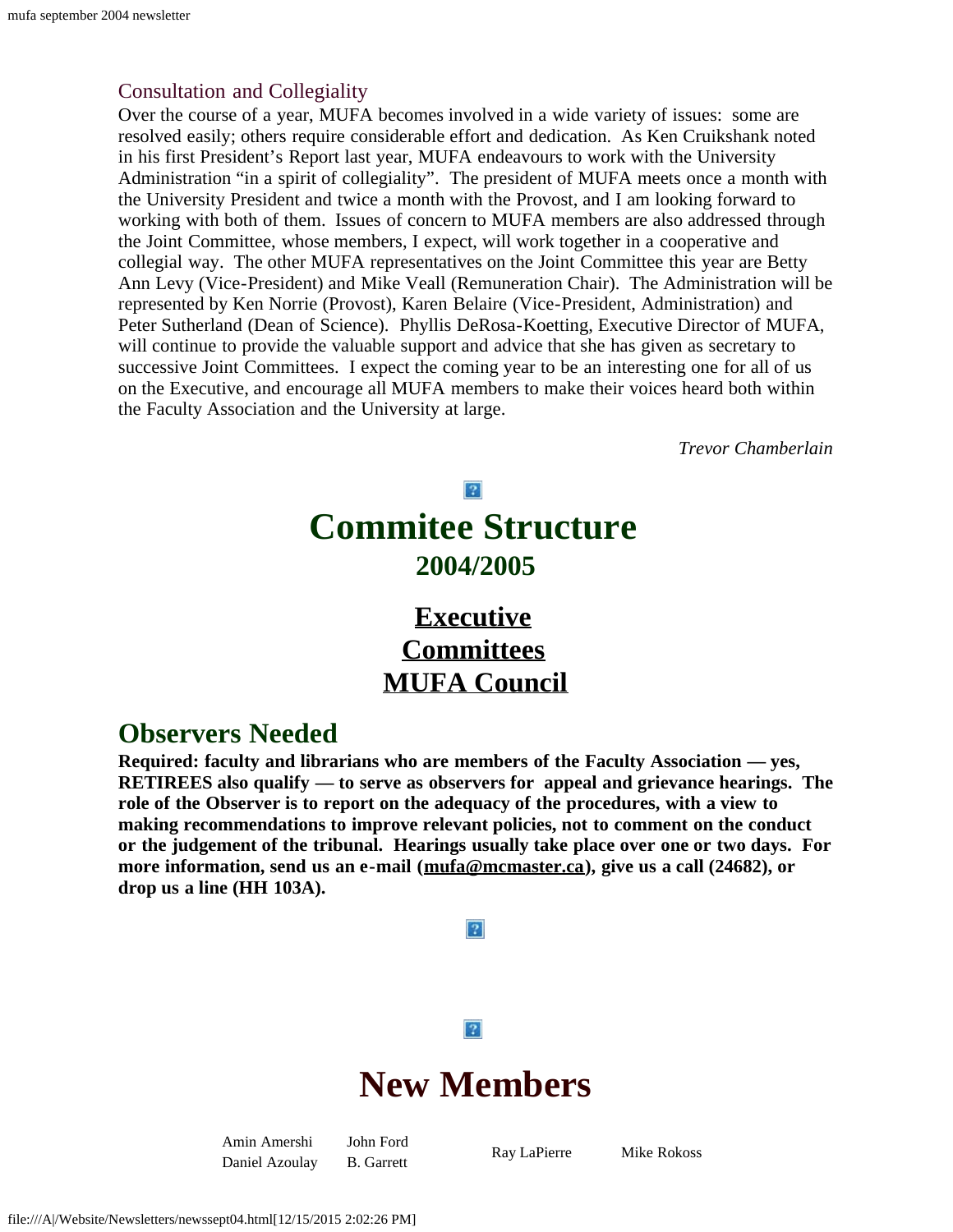|               | Henry Giroux       | David Leeson          | J. Salfi         |
|---------------|--------------------|-----------------------|------------------|
| Paula Banks   |                    | John Luxat            | Romyar Sharif    |
| R. Bray       | Susan Giroux       | K. L. Madsen          | Diana Spokiene   |
| Peter Cockett | Ron Goeree         | Thomas Maibaum        | Joye St. Onge    |
| E. Connelly   | G. Hall            |                       |                  |
| Sean Corner   | Martin Hering      | <b>Tracy McDonald</b> | Michael Tait     |
| K. Culver     | G. O. Holmes       | Emad Mohd             | C. Thomas        |
| L. DeBarros   |                    | Gabriele Mueller      | Elena Valenzuela |
|               | Aleksandar Jeremic | H. V. Nelles          | Muriel Walker    |
| E. Enns       | Nancy Johnston     | Peter Nyers           | Allison Williams |
| M. E. Erskine | Jacques Khalip     | A. W. Richardson      | Rong Zhu         |
| Terry Flynn   | Joan Krepinsky     |                       |                  |

# **Best Wishes to Retiring MUFA Members**

We wish to extend best wishes to those faculty and librarians who have retired during the 2003/04 academic year. We look forward to seeing them at the annual luncheon in their honour (this year on November 1) hosted jointly by the Presidents of the University and the Faculty Association.

| Vettai Ananthanaraya       | Biochemistry                         |                                  |                          |
|----------------------------|--------------------------------------|----------------------------------|--------------------------|
| Min Basadur                | Hum Res & Mgmt                       | Kenneth Morgane                  | Divinity College         |
| Lee Brooks                 | Psychology                           | Les Robb                         | Economics                |
| Patricia Chang             | Pediatrics                           | <b>Larry Roberts</b>             | Psychology               |
| <b>Tom Davison</b>         | Math & Statistics                    | Carolyn Rosenthal                | Gerontology              |
| <b>Ray Findlay</b>         | Elec & Computer Eng<br>Mills Library | Saroj Saigal<br>Koichi Shinohara | Pediatrics               |
| Tafila Gordon-Smith        |                                      |                                  | <b>Religious Studies</b> |
| Phyllis Granoff            | <b>Religious Studies</b>             | David Taylor                     | Physics & Astronomy      |
| <b>Frederick Hargreave</b> | Medicine                             | Eva Werstiuk                     | Medicine                 |
|                            |                                      |                                  |                          |

#### $|2|$

## <span id="page-4-0"></span>**Faculty Handbook Updates**

**Revised pages for the** *Faculty Handbook***, which was first distributed in October 1999, have recently been mailed out to MUFA members and administrative departments. If you did not receive your package, contact the MUFA Office (ext. 24682, [mufa@mcmaster.ca\)](mailto:  mufa@mcmaster.ca). If you require another hard copy of the complete Handbook, contact the Bookstore's Custom CourseWare Department at ext. 23356.**

**The Faculty Handbook is also available on the MUFA web page ([www.mcmaster.ca/mufa\)](http://www.mcmaster.ca/mufa).**

## **Are you Considering Early Retirement?**

**In the past, some faculty members have signed individual agreements with the University concerning the conditions of their retirement. These agreements have covered special (non-standard) access to office space, laboratory facilities and other matters. At present, there is no established procedure, other than the civil courts, for resolving subsequent disputes**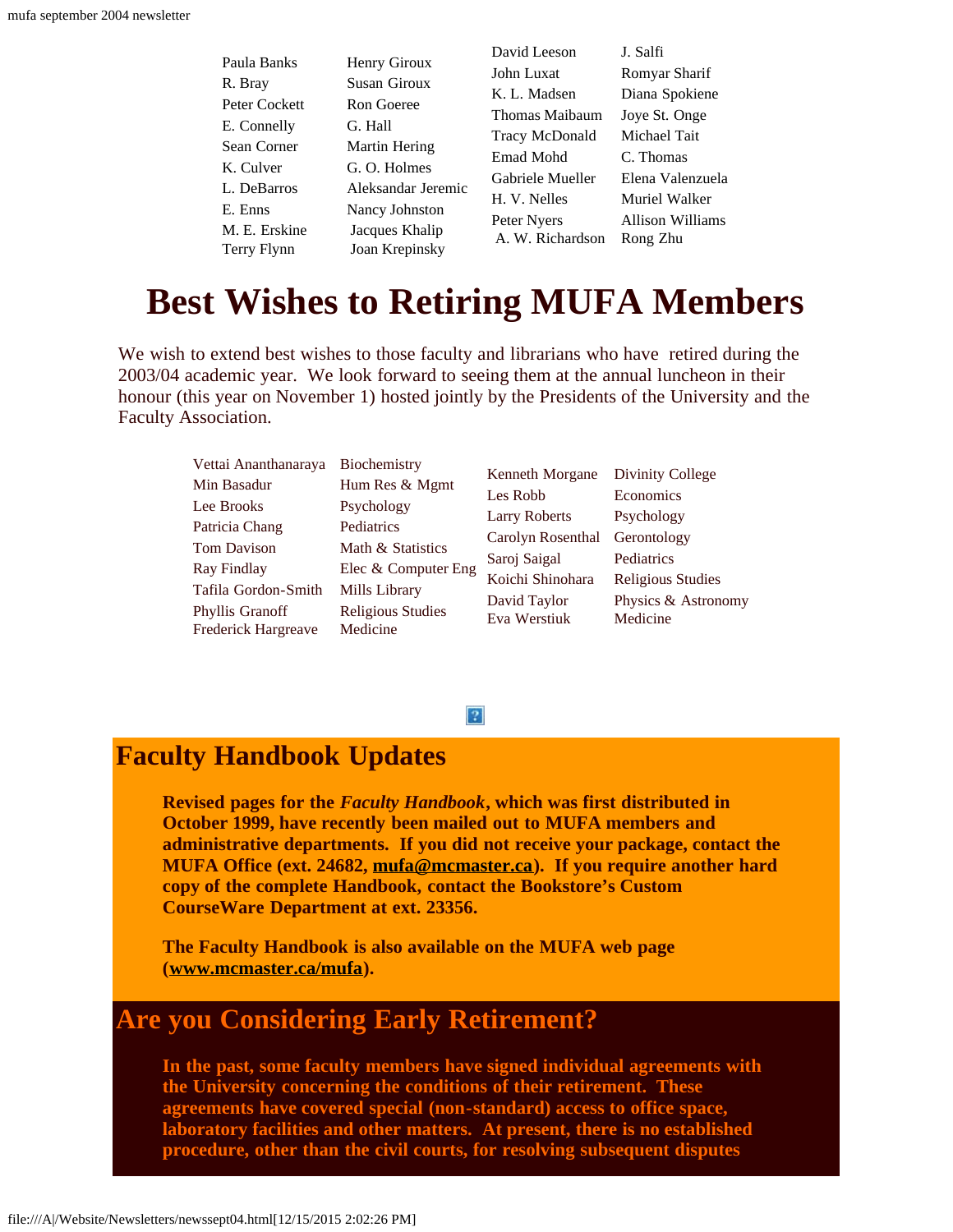**concerning the interpretation of such agreements. The Faculty General Grievance Procedure applies only to those who "hold the academic rank of professor, associate professor, assistant professor or lecturer". Professors emeriti are not covered even in the case of disputes concerning an agreement signed prior to retirement. Hence, it is especially important that clear, specific wording be used in such agreements. It is strongly recommended that our colleagues seek the advice of MUFA and of their own lawyers before signing any such agreements.**

## **Are You Being Considered for Tenure and/or Promotion?**

**If you are a faculty member who is being considered for tenure and promotion to associate professor or for promotion to professor, you may find it helpful to have a faculty colleague act as an advisor during this process. This colleague can assist in the preparation of your research résumé, teaching dossier and other material. An advisor can also accompany you to interviews at various stages of the process should this prove necessary.**

**This practice has been informally sanctioned in the past. The Tenure and Promotion Policy explicitly states that a faculty member may be accompanied by a faculty colleague acting as an advisor when appearing before a Departmental, Faculty or Senate committee.**

**Please feel free to contact the Chair of the MUFA Committee on Special Enquiries and Grievances should you desire further information concerning this policy or assistance in seeking out an appropriate advisor.**

## **McMaster Family Practice Unit to Offer Primary Care Services to New Appointees**

**A number of years ago, the Director of the McMaster Family Practice Unit agreed to provide primary care services for faculty members and their families who are new to the Hamilton area. If you require a family doctor, call the Family Practice Unit at 905-521-5016 or 905-521-5015 and identify yourself as a new faculty member at McMaster.**

<span id="page-5-0"></span>**For Your Information Profesional Development Allowance (PDA) for Faculty**

 $|2|$ 

*The Internal Auditor has asked us to remind faculty of the terms of the policy regulating the Professional Development Allowance for Faculty. Inappropriate use of these funds could jeopardize their tax-exempt*

 $\boxed{2}$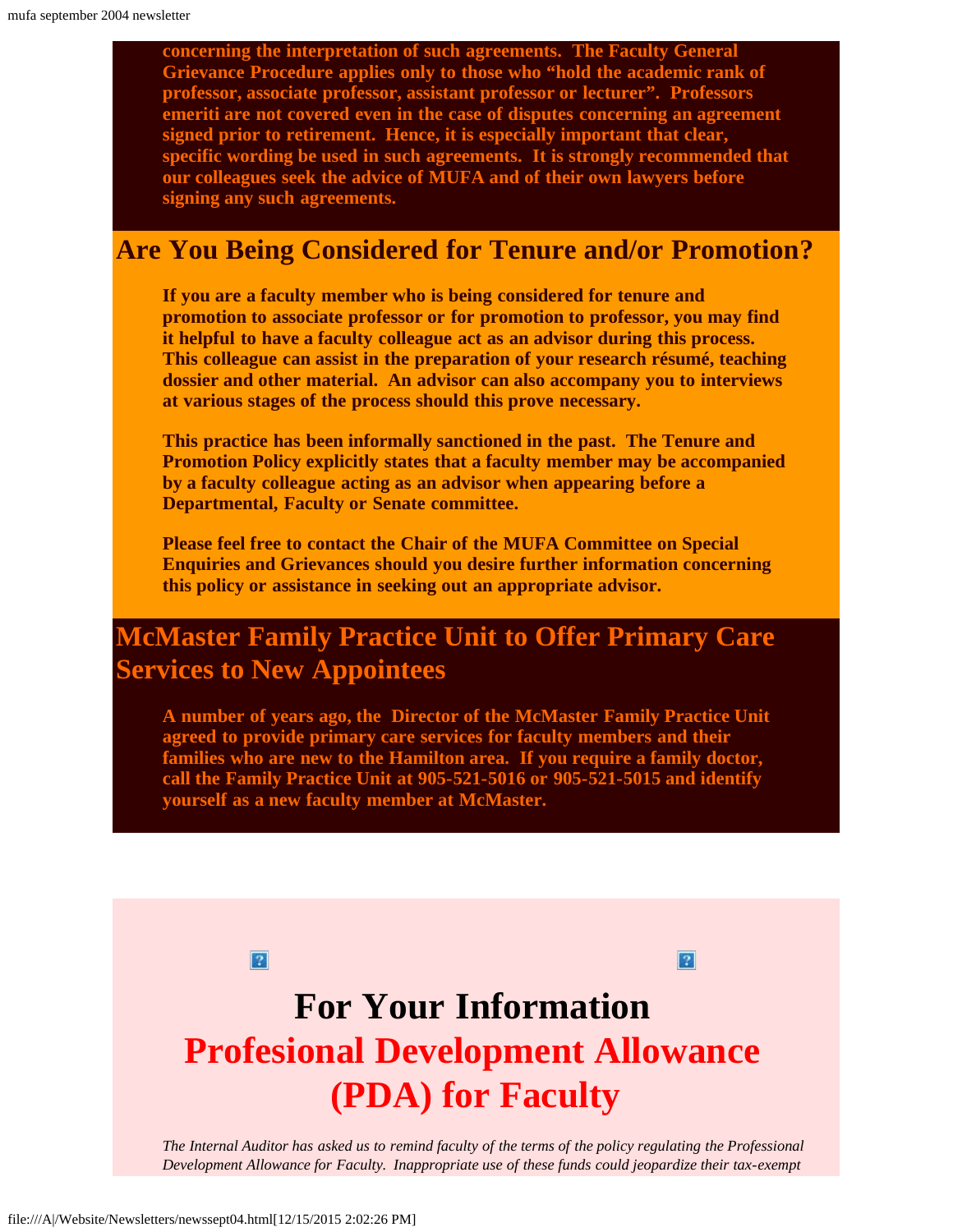*status. The Policy is reproduced below. For Procedures and Processing of the PDA, see The Faculty Handbook (page D7) or on the web, go to [www.mcmaster.ca/mufa/handbook/pda.htm](file:///A|/Website/Newsletters/www.mcmaster.ca/mufa/handbook/pda.htm)*

**McMaster University is committed to promoting the professional development activities of its faculty members. In support of these activities, an annual professional development allowance is provided to each eligible faculty member. Effective May 1, 1998, for paid research leaves beyond the first awarded to them, faculty members will be provided with a supplement to the annual allowance. This plan and its implementation will conform to Revenue Canada's regulations pertaining to taxable benefits to individuals.**

#### **1. ELIGIBILITY:**

- a. **Faculty member must participate in the University's Career Progress/Merit Plan. In the case of the Faculty of Health Sciences, a similar professional development allowance will be provided to Clinical Faculty (by the Faculty of Health Sciences) without the prerequisite of participation in the University's Career Progress/Merit Plan and will be administered under the provisions of the "perquisite" policy of the Faculty of Health Sciences.**
- b. **Continuing faculty on reduced workload will receive a pro-rated PDA.**
- c. **New faculty appointed on July 1 will receive the full PDA for the fiscal year. Deans may pro-rate the PDA for faculty appointed after July 1.**
- d. **For paid research leaves beyond the first awarded, faculty members who take a full year leave will be provided with a supplement equal to 40% of the PDA in effect for the fiscal year in which the leave begins, and faculty members who take a half year leave will be provided with a supplement equal to 20% of the PDA in effect for the fiscal year in which the leave begins.**

**2. The funds are designated strictly for use by the individual faculty member.**

**3. Expenses covered by this allowance will be related to the faculty member's professional development and will include:**

- a. **professional dues and membership fees for learned societies;**
- b. **manuscripts, subscriptions to professional and/or learned journals and other similar professional publications;**
- c. **computer software and supplies used or consumed in the performance of the faculty member's duties as a scholar and teacher;**
- d. **travel including transportation, food and accommodation for the member to attend scholarly conferences, field trips, research visits, or workshops;**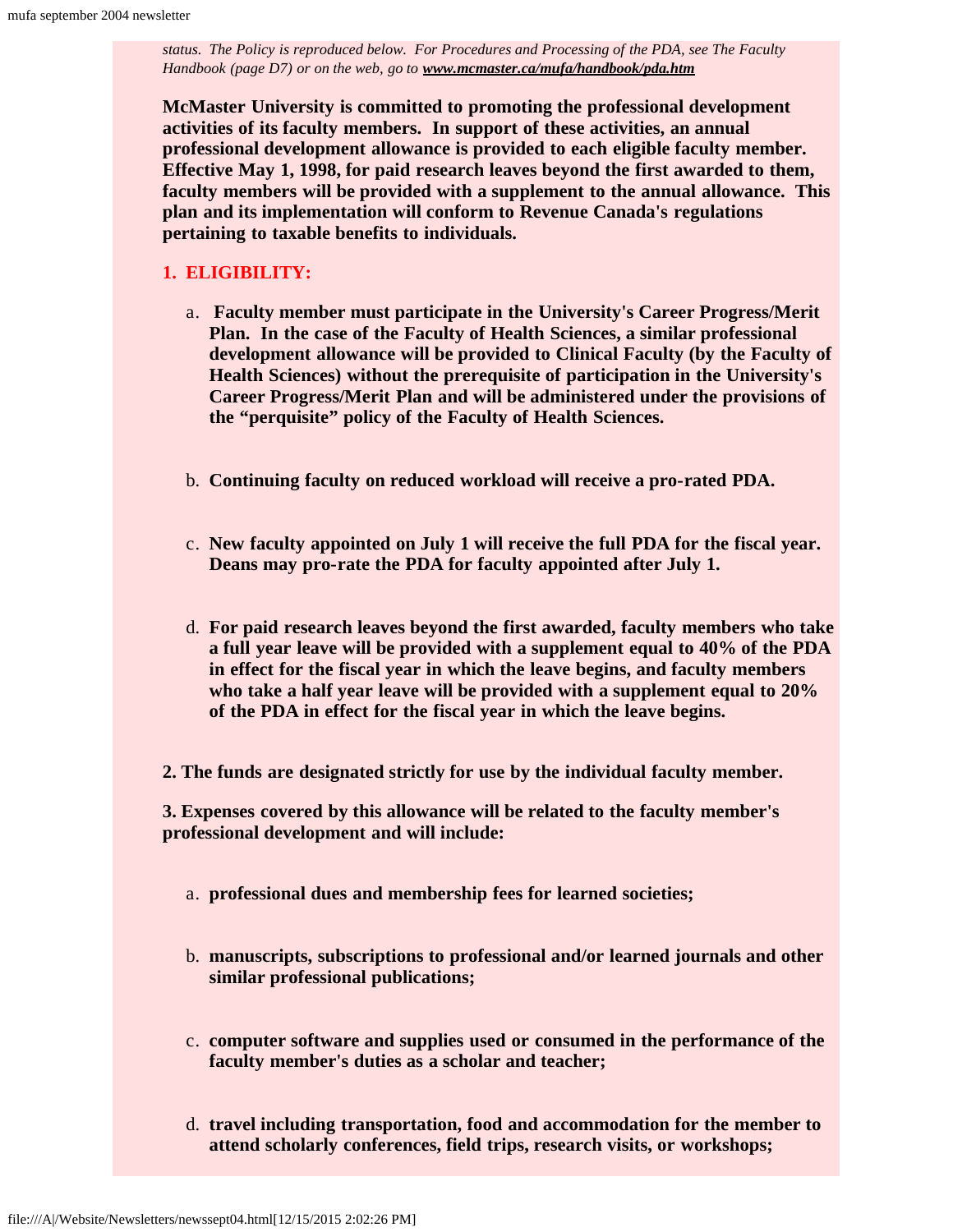- e. **expenses incurred in the preparation and completion of scholarly manuscripts, and page or reprint charges;**
- f. **equipment, including computers.**

**All goods purchased under this plan are the property of McMaster University but are available for the use of the individual faculty member for professional development activities while the faculty member is associated with the University. Disposal of such goods is at the discretion of the dean upon recommendation of the department chair; the procedures of the federal funding councils serving as guidelines for such decisions.**

**Ineligible expenses include interest charged on overdue charge accounts and other personal expenses that, under current tax legislation, would be considered a taxable benefit to the individual. These personal expenses include but are not restricted to gifts, social club (e.g., Faculty Club) membership fees and personal living expenses.**

**4. PDA accounts will be adjusted to budget at April 30. If a faculty member does not spend all of his/her PDA in a given fiscal year (May 1 to April 30), the unspent balance will be made available to that member in the following two years on the understanding that no more than two times the current level of PDA will be carried forward in any one year for a faculty member. In addition, faculty members are allowed to borrow against future PDAs for up to two years. Thus, in a given year, the carry-forward plus the borrowing provisions allow a faculty member to spend a maximum of five years' PDA, plus any research leave supplement awarded. Deficits are to be the first charge against future PDAs and unspent balances in excess of the maximum carry-forward revert to the department chair to use for the purpose of professional development of faculty members in that department. Any unspent balance of a PDA for a faculty member whose position becomes vacant during the year will also revert to the department chair for similar purposes.**

**5. Overexpenditures require the approval of the department chair and must be recovered from the faculty member or be carried forward against that individual's next-year's PDA. Over-expenditure incurred by a faculty member who subsequently leaves the University must be recovered directly from the individual faculty member, through payroll adjustment, or be charged to an account identified by the department.**

**6. Any PDA funds budgeted for a position which remains unfilled during the year will accrue as savings to the department. A faculty member who retires during the academic year will be entitled to at least a pro-rated amount of Professional Development Allowance using the appointment year of July 1 to June 30.HEREThe University offers bursaries to the spouse and/or children of McMaster faculty and staff who have registered for degree credit courses at the University under the terms and conditions below.**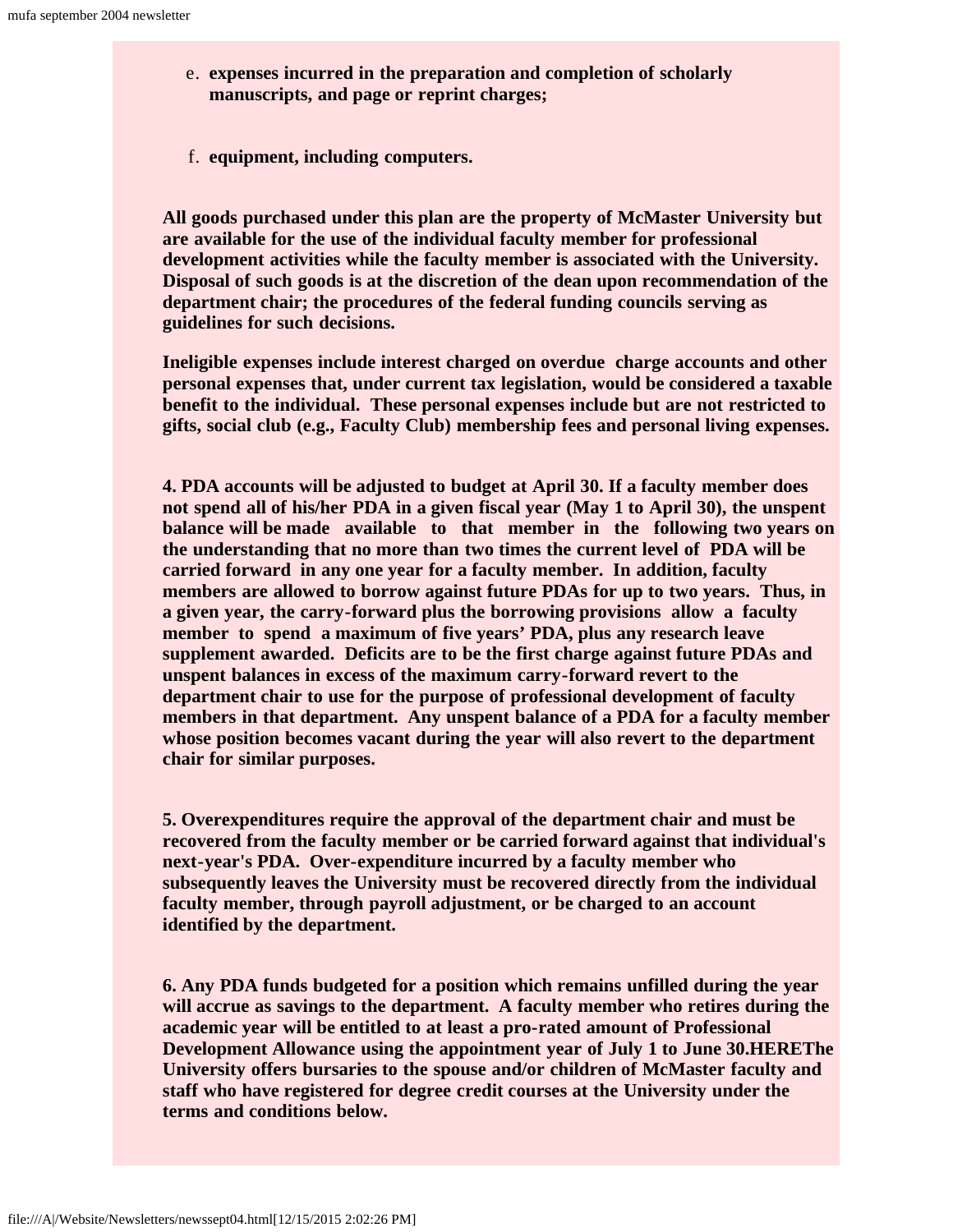# For All You Bank Fans!!!!

<span id="page-8-0"></span>The letter to the bank, shown below, is an actual letter that was sent to a bank by a 96 year-old woman. The bank manager thought it amusing enough to have it published in the New York Times.

Dear Sir:

I am writing to thank you for bouncing my check with which I endeavored to pay my plumber last month. By my calculations, three nanoseconds must have elapsed between his presenting the check and the arrival in my account of the funds needed to honor it. I refer, of course, to the automatic monthly deposit of my entire salary, an arrangement which, I admit, has been in place for only eight years.

You are to be commended for seizing that brief window of opportunity, and also for debiting my account \$30 by way of penalty for the inconvenience caused to your bank. My thankfulness springs from the manner in which this incident has caused me to rethink my errant financial ways.

I noticed that whereas I personally attend to your telephone calls and letters, when I try to contact you, I am confronted by the impersonal, overcharging, pre-recorded, faceless entity which your bank has become.

From now on, I, like you, choose only to deal with a flesh-and-blood person. My mortgage and loan repayments will therefore and hereafter no longer be automatic, but will arrive at your bank, by check, addressed personally and confidentially to an employee at your bank whom you must nominate.

Be aware that it is an offense under the Postal Act for any other person to open such an envelope. Please find attached an Application Contact Status which I require your chosen employee to complete. I am sorry it runs to eight pages, but in order that I know as much about him or her as your bank knows about me, there is no alternative. Please note that

all copies of his or her medical history must be countersigned by a Notary Public, and the mandatory details of his/her financial situation (income, debts, assets and liabilities) must be accompanied by documented proof.

In due course, I will issue your employee with a PIN number which he/she must quote in dealings with me. I regret that it cannot be shorter than 28 digits but, again, I have modeled it on the number of button presses required of me to access my account balance on your phone bank service. As they say, imitation is the sincerest form of flattery.

Let me level the playing field even further. When you call me, press buttons as follows: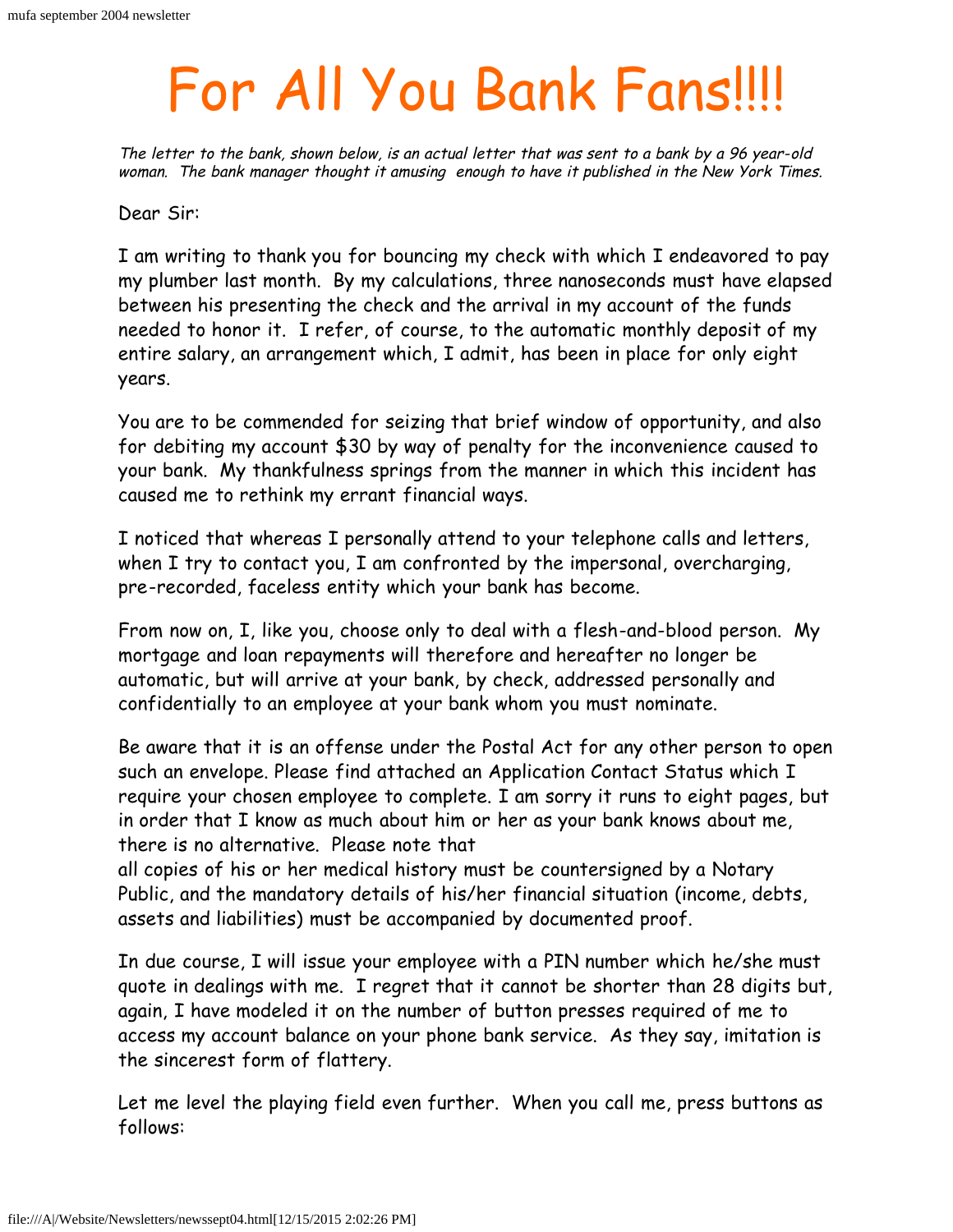- 1. To make an appointment to see me.
- 2. To query a missing payment.
- 3. To transfer the call to my living room in case I am there.
- 4. To transfer the call to my bedroom in case I am sleeping.
- 5. To transfer the call to my toilet in case I am attending to nature.
- 6. To transfer the call to my mobile phone if I am not at home.

 7. To leave a message on my computer, a password to access my computer is required. Password will be

communicated to you at a later date to the Authorized Contact.

- 8. To return to the main menu and to listen to options 1 through 7.
- 9. To make a general complaint or inquiry.

The contact will then be put on hold, pending the attention of my automated answering service. While this may, on occasion, involve a lengthy wait, uplifting music will play for the duration of the call.

Regrettably, but again following your example, I must also levy an establishment fee to cover the setting up of this new arrangement.

May I wish you a happy, if ever so slightly less prosperous New Year?

## $|2|$

Your Humble Client

## **MURA joins CURAC**

The McMaster University Retirees Association (MURA) has joined the College and University Retiree Associations of Canada (CURAC). CURAC is a federation of college and university retiree associations which has as one of its purposes the facilitation of communication among college and university retirees in all parts of Canada. For more information about this organization, go to the website at **[www.curac.ca](file:///A|/Website/Newsletters/www.curac.ca)**.

## **OCUFA Group Home & Auto Insurance Plan**

**MUFA members qualify for group plans endorsed by OCUFA through Stevenson & Hunt. For a home and auto insurance quotation, call 1-800-265-5956 or visit their web site at www.sthunt.com. Ask them about their Off Premises coverage for business tools and equipment.**

<span id="page-9-0"></span>